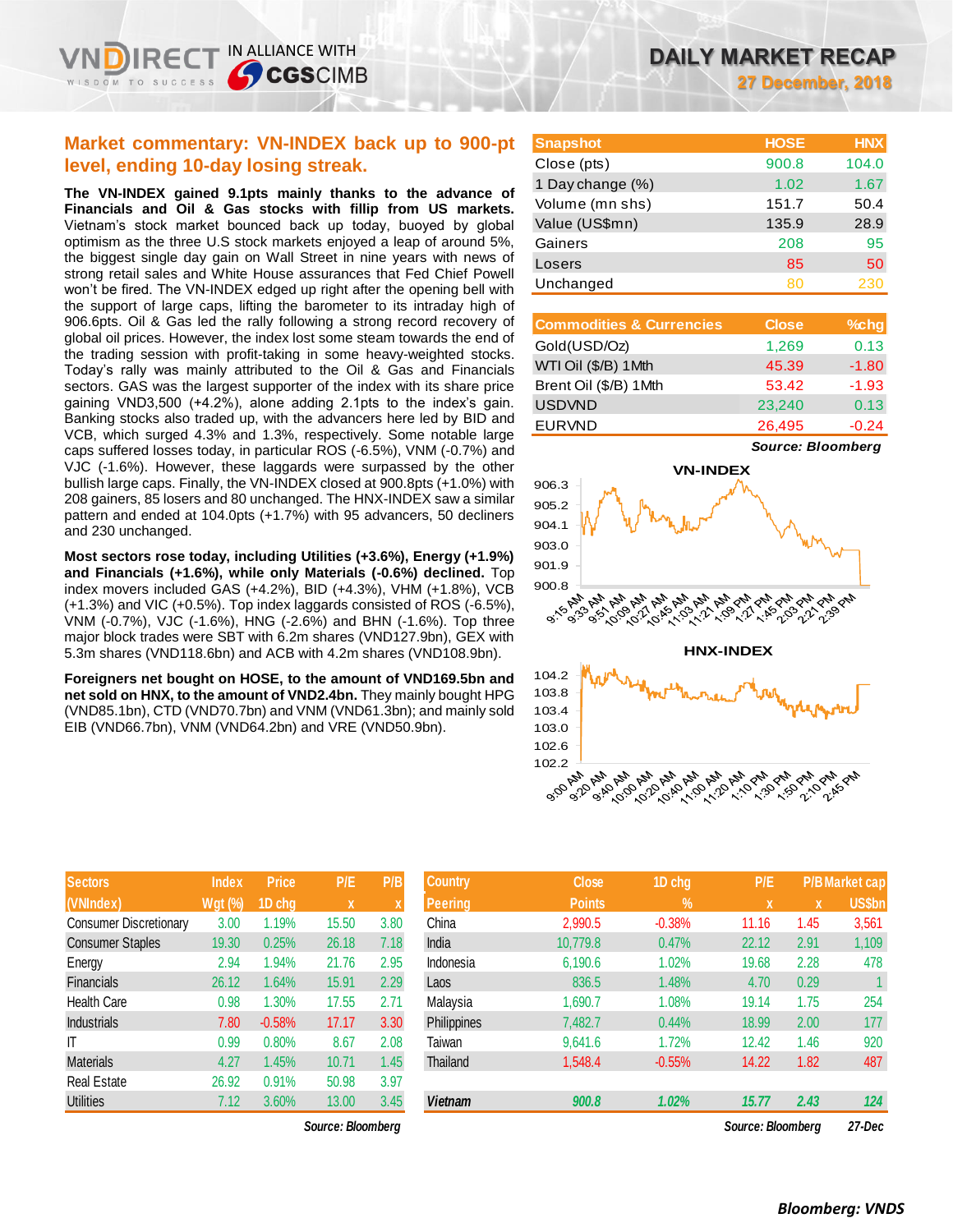### **Market News**

**Oil held its biggest gain in two years, after being swept up in a rebound across risk assets spurred by optimism about the global economy.** Futures in New York were little changed after surging 8.7% in the previous session. The S&P 500 Index equity gauge rebounded on Wednesday from the brink of a bear market on signs of robust consumer spending, easing concern about the tenure of the Federal Reserve chief and progress on U.S.-China trade talks. Meanwhile, expectations for declining American crude inventories also supported prices. Still, the rally represents only limited relief for oil, which is down almost 40% from a four-year high in October. Investors remain wary about the prospect of a supply glut, stoked by fears that output cuts pledged by OPEC and its allies won't be enough to counter booming American shale output. There are also lingering concerns that a trade war between the U.S. and China -- the world's two biggest economies -- could curb energy demand. *(Bloomberg)*

**Vietnam's economy remains outperformer as growth tops 7% mark.** Vietnam's growth accelerated in the fourth quarter, as stronger manufacturing output helped the economy remain one of the world's best performers. Gross domestic product grew 7.3% in the three months through December from a year earlier, and was up from a revised 6.82% in the previous quarter, the General Statistics Office said in Hanoi Thursday. Growth for the full year was 7.1%, compared with the median estimate of 6.9% in a Bloomberg survey of 12 economists. *(Bloomberg)* 

**Construction materials industry to maintain high growth.** The building materials industry has grown at 8%-12% in the past three years and is expected to maintain good growth next year, this was revealed at a seminar held in HCM City on Wednesday. Pham Van Bac, head of the Ministry of Construction's construction materials department, said this year most construction material manufacturers operated at full capacity. Demand for their products was very high, including from overseas, with exports accounting for 30% of total sales of certain materials. The construction materials industry has made remarkable progress both in terms of quality and quantity. Vietnam, from being a country that had to import most construction materials, has become an exporter of some key items. Figures from the General Department of Vietnam Customs show the country exported US\$1.67bn worth of materials to 120 countries and territories last year. Increasing urbanisation and a building boom are set to boost domestic demand in the coming years. The Government has issued legal documents on researching, producing and using unburnt construction materials to boost the use of environmentally-friendly building materials. By 2020, it hopes unbaked construction materials will account for 40%-50% of the materials used. *(Vietnamnews.vn--edited)*

**Real estate poised for positive 2019.** According to the Foreign Investment Agency under the Ministry of Planning and Investment, real estate business ranked second in size since early this year, with total registered capital of US\$6.5bn in 87 newly-registered projects. Demand for residential real estate, industrial zone infrastructure, trade centres, and resort real estate remains high, boosting Foreign Direct Investment (FDI) into the real estate sector and making Vietnam an attractive destination for real estate investment in 2019 and beyond. According to the country's housing development strategy, the average housing area of the nation will reach 25 sq.m per capita by 2020. To achieve this goal, 100m sq.m of new housing will be built each year, 70% of which will be in urban areas. In Ho Chi Minh City (HCMC), 65 projects totalling more than 22,600 units and over 1,000 lowrise buildings were launched into the market in 2019. Of these, affordable housing occupied more than 4,500 units, or 19% of the total. High-end housing has shown the first signs of oversupply with more than 11,700 units, or 31.3%. Between the beginning of 2017 and October this year, the outskirt areas of the future Long Thanh International Airport and the three future special economic zones of Van Don, North Van Phong, and Phu Quoc suffered from so-called land fever and the accompanying surge in prices. New housing types have appeared in Vietnam such as condotels, hometels, officetels, serviced apartments, and shophouses. Some of these projects have not been registered with authorised agencies and pose high risks to investors. However, the larger market has not shown any signs of house or land fever yet. In the leasing market, a shortage of supply in recent years in HCMC has opened many opportunities for developers. The shortage of supply has increased office leasing rates. Leasing rental now averages US\$43 per sq.m per month in Grade A, an increase of 17% compared to last year. *(English.vietnamnet.vn--edited)*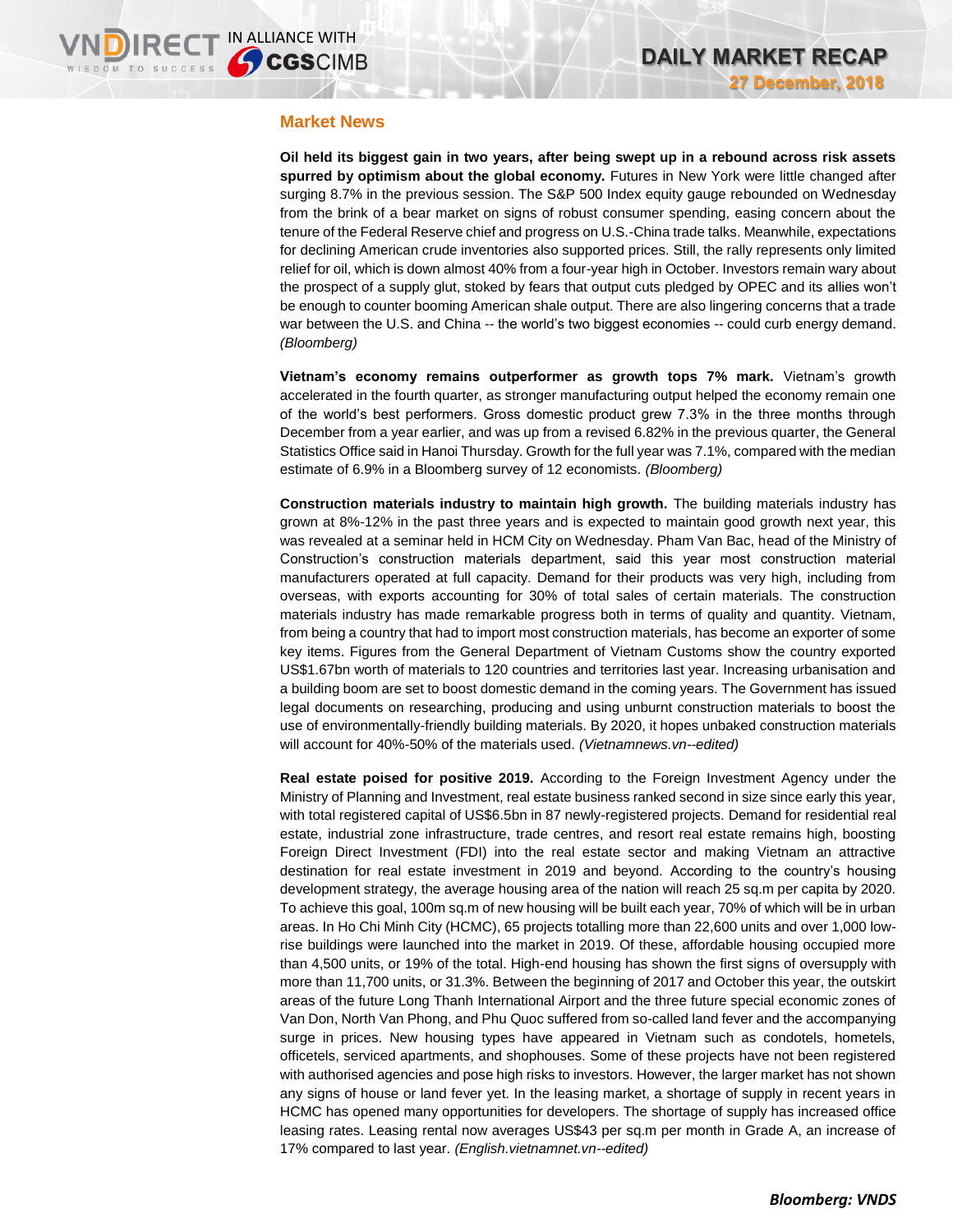

# **Notable Corporate Events**

**Saigon-Hanoi Securities Joint Stock Company (SHS VN) - dividend payment:** Jan 14, 2019 and Jan 15, 2019 will be the ex-date and record date, respectively, for paying the 2017 stock dividend at the ratio of 100:25. *(Cafef.vn)*

*<to be continued>*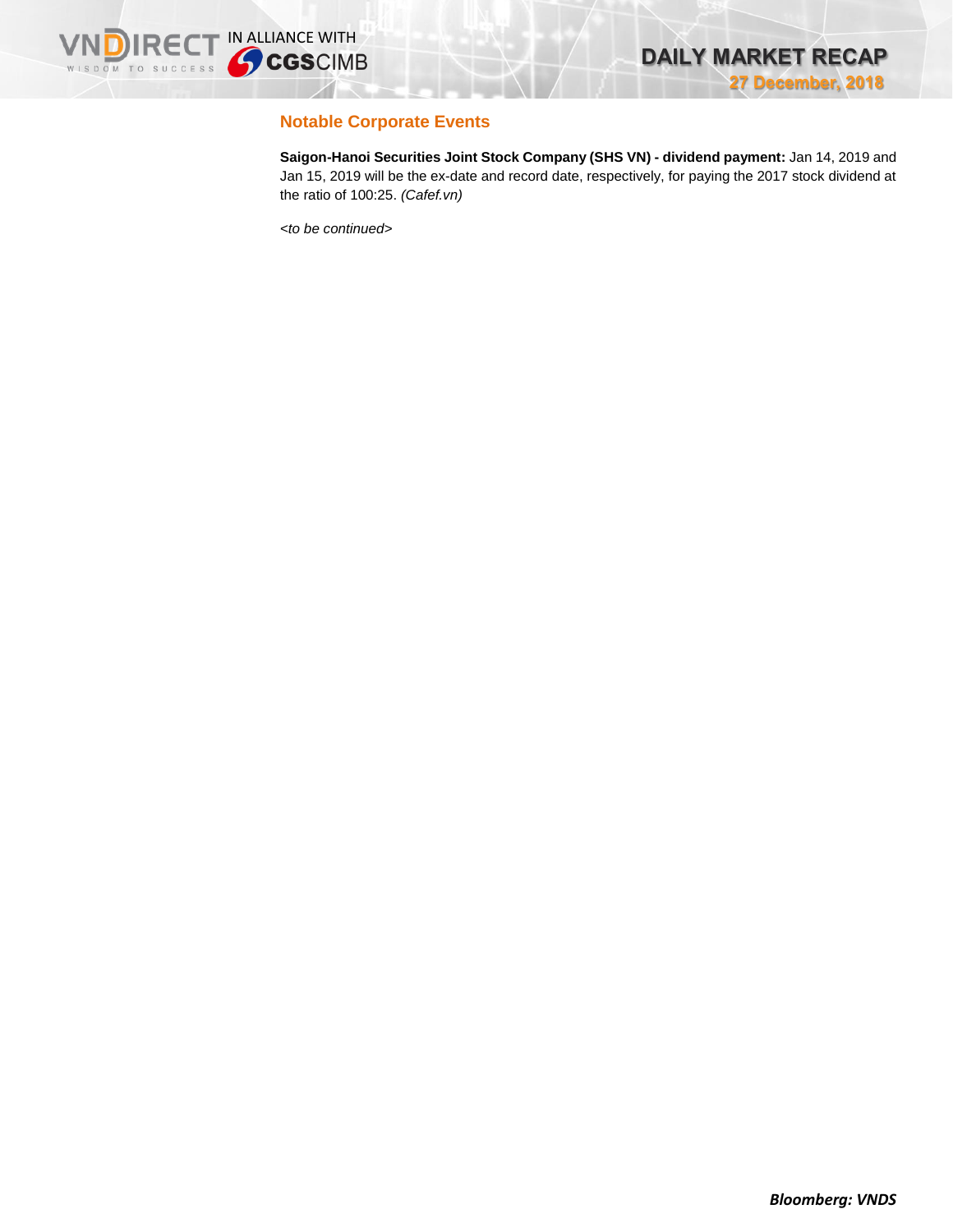# **DAILY MARKET RECAP**

**27 December, 2018**

# **COVERAGE SUMMARY**

WISDOM TO SUCCESS

VND

**IRECT IN ALLIANCE WITH** 

| Ticker          | <b>Close</b><br>price | <b>Adjusted</b><br>target<br>price | <b>Upside</b> | Reco<br>$m-$<br>endati | <b>Investment thesis summary/Update</b>                                                                                                                                                                                                                                                                                                                                                                                                                                                                                                                                                                                                           | Latest<br>report |
|-----------------|-----------------------|------------------------------------|---------------|------------------------|---------------------------------------------------------------------------------------------------------------------------------------------------------------------------------------------------------------------------------------------------------------------------------------------------------------------------------------------------------------------------------------------------------------------------------------------------------------------------------------------------------------------------------------------------------------------------------------------------------------------------------------------------|------------------|
| PC <sub>1</sub> | 24,550                | 28,400                             | 15.7%         | on<br><b>ADD</b>       | Positive outlook for 2018 with surge in revenue thanks to: (1) New<br>contribution from My Dinh Plaza II and (2) commissioning of two new                                                                                                                                                                                                                                                                                                                                                                                                                                                                                                         | <b>Link</b>      |
| LPB             | 9,200                 | 12,900                             | 40.2%         | ADD                    | hydropower plants in Q4, 2017. (3) Back log of VND2,040bn at end of 2017<br>1. Unique distribution advantage with more than 1000 PTOs across country.<br>Will be able to maintain strong credit growth thanks to good capital buffer<br>(CAR ~13%) and strong liquidity (LDR ~80%).<br>2. FY18 YE P/B cheap relative to peers.                                                                                                                                                                                                                                                                                                                    | Link             |
| <b>NLG</b>      | 25,500                | 35,500                             | 39.2%         | ADD                    | 1. NLG is well aligned with the new property market orientation. NLG focuses<br>on durable-demand products (affordable and social apartments and landed<br>properties).<br>2. FY2017 net revenue is forecasted at VND3,454 billion (+36.3% yoy) and<br>NPATMI at VND544 billion (+58% yoy). For 2018, revaluation of Hoang Nam<br>project will secure strong EAT growth. However, the share price is<br>reasonable this year.<br>3. Upside for the stock will come in 2018 as major projects are going to be<br>executed.                                                                                                                         | <b>Link</b>      |
| ACV             | 86,000                | 105,000                            | 22.1%         | ADD                    | 1. Likely beneficiary of air passenger boom over the next decade<br>2. MOT's divestment of ACV stake to be a significant catalyst<br>3. Higher return on capital justifies higher valuation                                                                                                                                                                                                                                                                                                                                                                                                                                                       | Link             |
| <b>DPM</b>      | 22,600                | 23,100                             | 2.2%          | <b>HOLD</b>            | 1. Core urea business could face near-term margin pressure due to the<br>expected increases in gas input prices, which will outweigh ASP recovery, in<br>our view.<br>2. NH3-NPK project is the earnings growth driver over the next few years,<br>contributing 1.4-2.6tr annually to revenue starting from 2018F. However high<br>interest expense and D&A burden could result in annual losses in 2019-20F.<br>3. Pending VAT policy change in Vietnam is expected to boost DPM's gross<br>margin by 2-3% pts from 2019F onwards.                                                                                                               | <b>Link</b>      |
| QNS             | 42,300                | 50,000                             | 18.2%         | <b>ADD</b>             | 1. Soymilk unable to recover due to intense competition.<br>2. Sugar production expansion mitigated price fall.                                                                                                                                                                                                                                                                                                                                                                                                                                                                                                                                   | Link             |
| <b>LTG</b>      | 27,000                | 38,300                             | 41.9%         | ADD                    | 1. Market leader in the CPC segment with 21% market share (vs. second<br>largest player VFG with 8.3% market share). LTG could easily maintain the<br>market leadership in the segment thanks to (1) extensive distribution<br>network, and (2) established long-term relationships with suppliers.<br>2. Long-term strategy is to focus on the Agrifood segment with high potential<br>in export markets such as China, Philippines, Indonesia, etc.<br>3. LTG is trading far below its domestic peers.                                                                                                                                          | <b>Link</b>      |
| <b>VCB</b>      | 53,500                | 73,800                             | 37.9%         | ADD                    | 1. VCB is a well-regarded state-owned commercial bank (SOCB) with an<br>extensive network, a critical role in Vietnam's national payment system and<br>leading card issuer.<br>2. Its strong deposit franchise and large client base would support a gradual<br>shift in loan mix to higher-yield segments such as personal lending, in our<br>view.<br>3. Its asset quality is best in class, with well-controlled NPLs and a high<br>provisioning buffer (NPL of 1.1%, loan loss reserve ratio, LLR, of 131% at<br>end-FY17).<br>4. We project an enviable net profit CAGR of 17.7% over FY18-20F, with<br>ROE improving to 20.1% by end-FY20F. | Link             |
| <b>MBB</b>      | 19,700                | 31,100                             | 57.9%         | <b>ADD</b>             | 1. MBB is looking to push fee income through bancassurance and<br>internet/mobile banking.<br>2. High loan growth to be supported by sufficient capital and funding.<br>3. MBB still trades at a discount to peers.                                                                                                                                                                                                                                                                                                                                                                                                                               | <b>Link</b>      |
| <b>VPB</b>      | 19,850                | 32,500                             | 63.7%         | ADD                    | 1. VPB delivered ROA of 1.9% and ROE of 24.8% in FY16, the highest<br>returns-on-capital among local peers and impressive even in a regional<br>context.<br>2. FY16 NIM of 7.7% was driven by a shift in loan mix towards higher<br>yielding segments, such as consumer finance, retail, household and micro-<br>SME loans.<br>3. Strong topline growth in FY14-16, complemented by an improvement in<br>operational efficiency on continued investments into technology.<br>4. We expect strong earnings growth in FY17-20F with forecasted net profit<br>CAGR of 25.6% and sustained high average ROE of 22.7%.                                 | Link             |
| <b>TCM</b>      | 22,700                | 26,900                             | 18.5%         | ADD                    | 1. High property value offsets the lack of foreign room.<br>2. Core segments to perform moderately well in 2018.<br>3. We expect that FY18 core-earnings to grow by a robust 45%.                                                                                                                                                                                                                                                                                                                                                                                                                                                                 | <b>Link</b>      |
| <b>HPG</b>      | 30,950                | 47,800                             | 54.4%         | ADD                    | 1. Expect higher construction steel consumption across Vietnam in 2018F<br>2. Ability to sustain and even consolidate its leading market position<br>3. Margin expansion from rising steel prices & soft raw material prices<br>4. HPG's long-steel capacity to double over the next 12 months                                                                                                                                                                                                                                                                                                                                                    | <b>Link</b>      |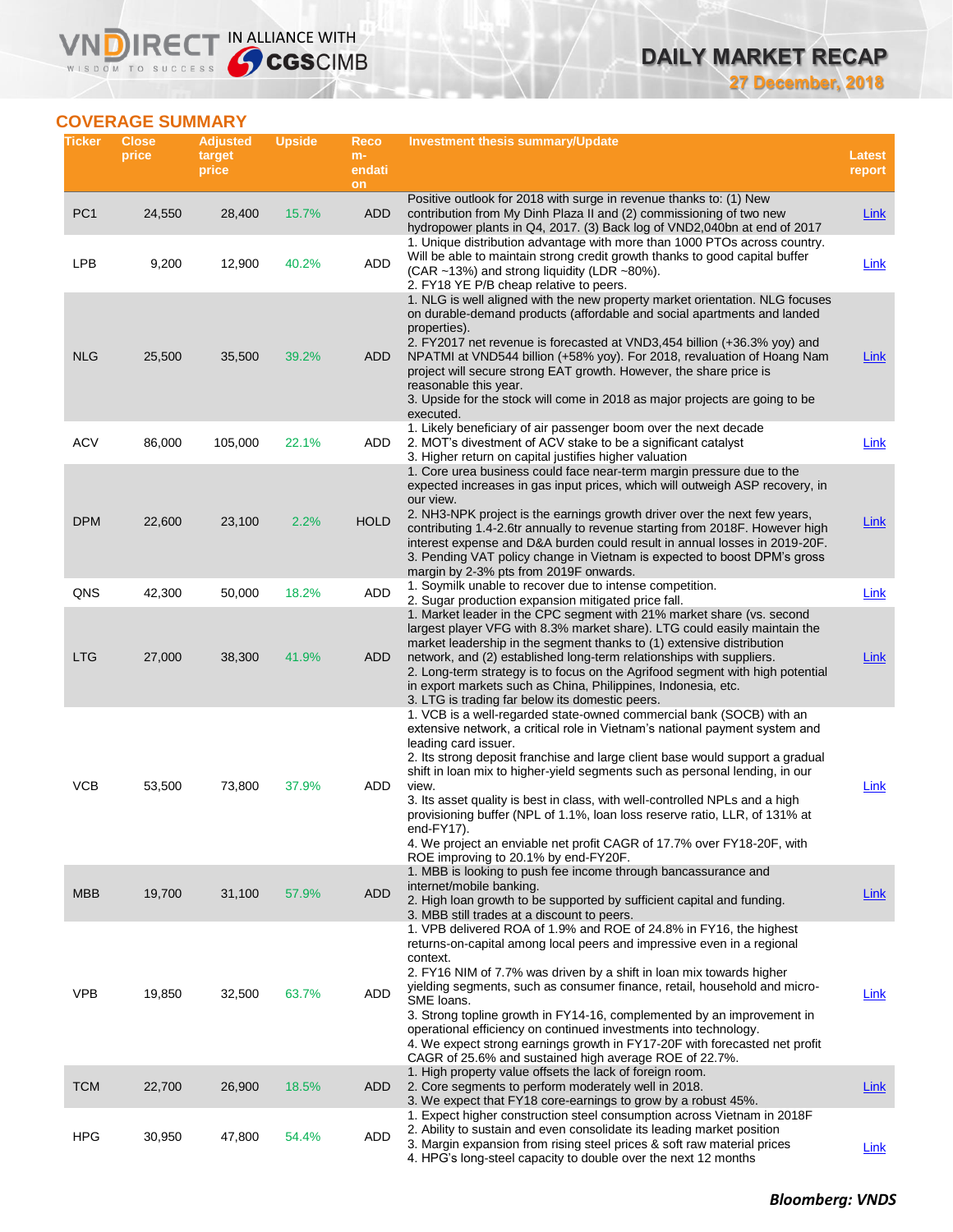# **DAILY MARKET RECAP**

**27 December, 2018**

| Ticker     | <b>Close</b><br>price | <b>Adjusted</b><br>target<br>price | <b>Upside</b> | Reco<br>$m-$<br>endati<br>on | Investment thesis summary/Update                                                                                                                                                                                                                                                                                                                                                                                                                                                                                                                                                                  | Latest<br>report |
|------------|-----------------------|------------------------------------|---------------|------------------------------|---------------------------------------------------------------------------------------------------------------------------------------------------------------------------------------------------------------------------------------------------------------------------------------------------------------------------------------------------------------------------------------------------------------------------------------------------------------------------------------------------------------------------------------------------------------------------------------------------|------------------|
| <b>PVT</b> | 15,450                | 21,000                             | 35.9%         | ADD                          | 1. PVT has a chartering profile skewed towards fixed rates, which offers<br>protection against the current low-rate environment, while providing potential<br>upside for recovery.<br>2. PVT has the largest tanker fleet and LPG fleet among Vietnam carriers,<br>and is able to ride on growing demand for fossil fuels and LPG from the civil<br>and industrial sectors.<br>3. The company plans to upsize and rejuvenate its fleet over the next few<br>years to respond to Vietnam's increasing refinery capacity and growing<br>demand for LPG.                                             | Link             |
| <b>STK</b> | 16,200                | 28,800                             | 77.8%         | <b>ADD</b>                   | 1. STK is currently the Vietnam's 2nd largest polyester yarn manufacturer,<br>accounting for 28% of the country's total polyester yarn exports.<br>2. Unmet domestic demand and growing demand from export markets,<br>driven by recent trade agreements.<br>3. However, fierce competition from Chinese yarn, as well as input price<br>volatility present downside risks.                                                                                                                                                                                                                       | Link             |
| IDI        | 7,700                 | 23,800                             | 209.1%        | <b>ADD</b>                   | 1. IDI has gradually risen to become one of the most promising Vietnamese<br>pangasius exporters. The firm has endured multiple downturns in the<br>industry, demonstrating its resilience and good management quality. The<br>share price, however, is volatile.<br>2. We expect that pangasius exports will grow strongly in 2018.<br>3. Fish feed segment and fishmeal/fish fat segment will see strong growth in<br>2018<br>4. IDI will continue to increase its capacity to support growth over the next 2-<br>3 years.<br>5. High dividend yield and attractive valuation                   | <b>Link</b>      |
| AAA        | 14,900                | 25,300                             | 69.8%         | ADD                          | 1. AAA is the largest plastic packaging manufacturer and exporter in South<br>East Asia, with current production capacity of 8,000 tonnes/month.<br>2. AAA will be able to capture market share globally in countries such as<br>Japan and the U.S<br>3. AAA aims to expand its production and adopt effective cost controls.                                                                                                                                                                                                                                                                     | Link             |
| <b>PNJ</b> | 94,800                | 120,700                            | 27.3%         | ADD                          | 1. Extensive store network continued to serve as a major driver for PNJ's<br>growth.<br>2. Robust Same-Store Sales Growth (SSSG)<br>3. PNJ is diversifying its jewelry-focused product mix by introducing fashion<br>accessories such as mid-range branded watches since 2012.<br>3. Growing benefits from expanding store network and developing omni-<br>channel platform.                                                                                                                                                                                                                      | Link             |
| KDH        | 32,300                | 34,900                             | 8.0%          | <b>HOLD</b>                  | 1. KDH owns 500ha land bank in the inner city area of HCMC following its<br>recent merger with Binh Chanh Construction & Investment (BCI, Unlisted).<br>2. Its strategy to develop mid-range condos and gated townhouse<br>communities makes for a diversified range of products and lowers market<br>risk.<br>3. We believe KDH's high quality housing developments have helped it to<br>establish its brand name among prospective buyers, driving strong sales<br>absorption.                                                                                                                  | <u>Link</u>      |
| <b>VGI</b> | 13,800                | 17,400                             | 26.1%         | <b>ADD</b>                   | 1. VGI is the largest telco to be listed on Vietnam stock market and holds the<br>leading position in six out of nine countries under coverage.<br>2. VGI provides full telecom services including calls, texts, mobile data and<br>fiber optic internet broadband in nine countries across Africa, Latin America<br>and Southeast Asia.<br>3. Long term growth driver will be Mytel, VGI's new JV in Myanmar, given the<br>domestic backdrop of a relatively high smartphone adoption rate of 70% of<br>total mobile users                                                                       | <b>Link</b>      |
| <b>DCM</b> | 10,400                | 9,700                              | $-6.7%$       | <b>HOLD</b>                  | 1. Parent company PVN guarantees 12% ROE for the company's urea<br>operations in FY15-18F, protecting DCM from adverse market movements.<br>2. Changes to Vietnam's VAT policy in 2018-19F could help expand DCM's<br>gross margin by 3-4% from 2019F onwards, in our view.<br>3. Uncertainty around 2019F input gas price policy, however, is a major risk<br>that could counter positive effects of VAT policy change.                                                                                                                                                                          | <u>Link</u>      |
| <b>VTP</b> | 128,000               | 113,000                            | $-11.7%$      | <b>REDUCE</b>                | 1. VTP has the second largest market share, is the fastest growing and most<br>profitable delivery company for B2C commerce in Vietnam.<br>2. High growth company in a fast-evolving industry.<br>3. VTP's market share gains can be attributed to advanced technology and<br>strong infrastructure.<br>4. VTP's core sales are expected to grow at a CAGR of 48.6% to 2020.<br>5. Healthy financial status with strong cash reserves and high ROE.<br>Company has a net cash position with cash and equivalents contributing<br>50% of total assets, supporting future capital investment needs. | <u>Link</u>      |

**VNDIRECT IN ALLIANCE WITH** 

WISDOM TO SUCCESS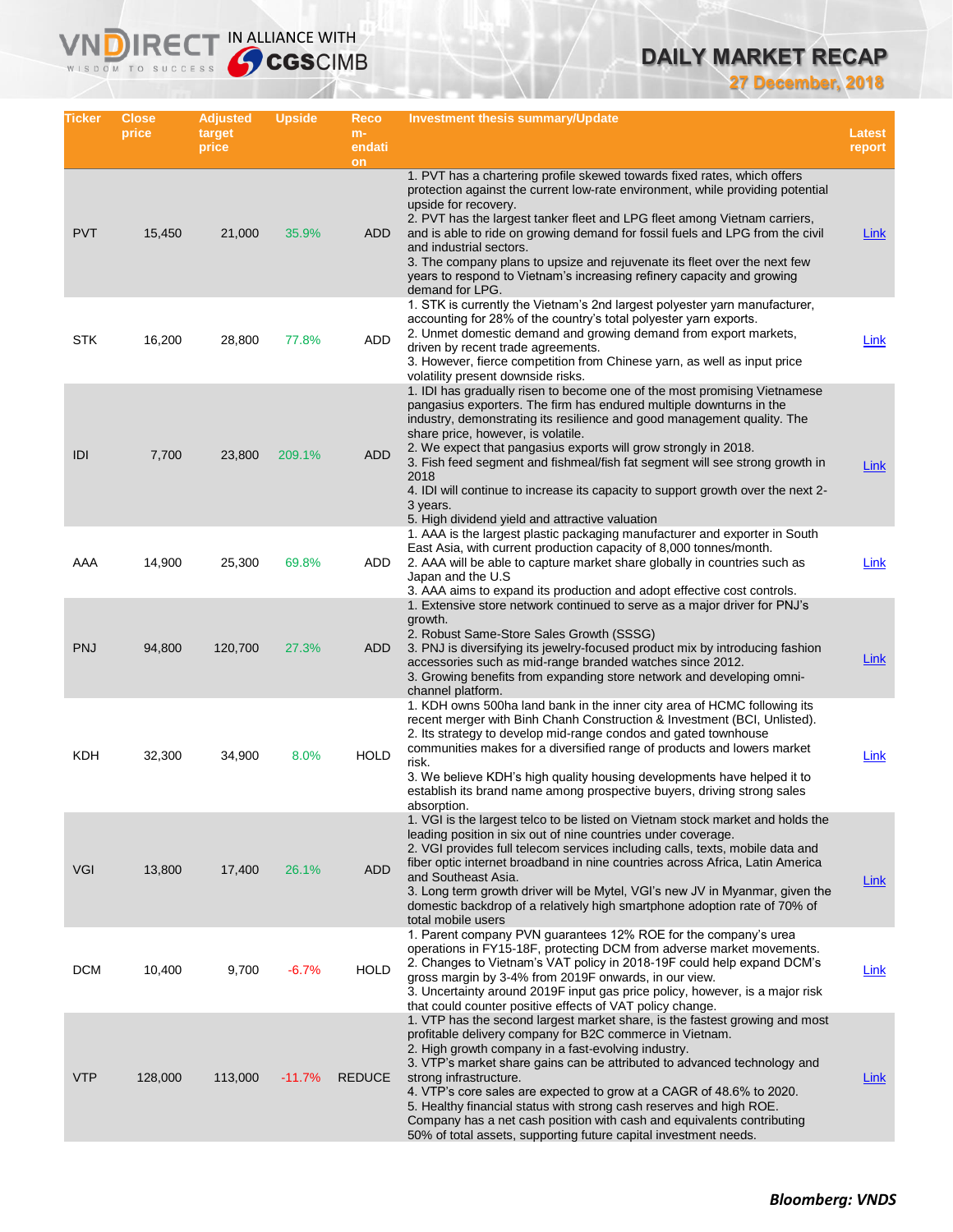### **MARKET MOVEMENTS**

WISDOM TO SUCCESS

ח

| <b>HOSE</b>        |              |       |      |       |              |
|--------------------|--------------|-------|------|-------|--------------|
| <b>Top gainers</b> |              |       |      |       | <b>VND</b>   |
| <b>Ticker</b>      | Last         | Chg   | %chq | Vol.  | <b>Index</b> |
|                    | <b>Price</b> |       |      |       | impact       |
| SII                | 16,050       | 1,050 | 7.00 | 10    | 0.021        |
| <b>ABT</b>         | 42,300       | 2,750 | 6.95 | 1,060 | 0.012        |
| DTT                | 8,310        | 540   | 6.95 | 10    | 0.001        |
| <b>CLW</b>         | 16,250       | 1,050 | 6.91 | 10    | 0.004        |
| <b>EMC</b>         | 14,750       | 950   | 6.88 | 2,950 | 0.003        |

**IRECT IN ALLIANCE WITH** 

| <b>Top losers</b> |              |          |         |         | <b>VND</b>   |
|-------------------|--------------|----------|---------|---------|--------------|
| <b>Ticker</b>     | Last         | Cha      | $%$ chq | Vol.    | <b>Index</b> |
|                   | <b>Price</b> |          |         |         | impact       |
| <b>TIE</b>        | 8.270        | $-620$   | $-6.97$ | 10      | $-0.002$     |
| <b>TGG</b>        | 3.340        | $-250$   | $-6.96$ | 304.060 | $-0.002$     |
| <b>HTL</b>        | 16,750       | $-1,250$ | $-6.94$ | 300     | $-0.005$     |
| <b>NAV</b>        | 8,190        | $-610$   | $-6.93$ | 1.010   | $-0.002$     |
| <b>TNA</b>        | 12,100       | $-900$   | $-6.92$ | 193,850 | $-0.008$     |

| <b>Top index movers</b> |              |       |      |         |              |  |  |  |  |
|-------------------------|--------------|-------|------|---------|--------------|--|--|--|--|
| <b>Ticker</b>           | Last         | Cha   | %chq | Vol.    | <b>Index</b> |  |  |  |  |
|                         | <b>Price</b> |       |      |         | impact       |  |  |  |  |
| <b>GAS</b>              | 86,500       | 3,500 | 4.22 | 555,700 | 2.074        |  |  |  |  |
| <b>BID</b>              | 34,000       | 1,400 | 4.29 | 1.64MLN | 1.482        |  |  |  |  |
| VHM                     | 73,300       | 1,300 | 1.81 | 304,690 | 1.348        |  |  |  |  |
| <b>VCB</b>              | 53,500       | 700   | 1.33 | 571,770 | 0.780        |  |  |  |  |
| VIC                     | 102,400      | 500   | 0.49 | 690,680 | 0.494        |  |  |  |  |

|               | <b>VND</b><br><b>Top index laggers</b> |          |         |         |              |  |  |  |  |  |  |
|---------------|----------------------------------------|----------|---------|---------|--------------|--|--|--|--|--|--|
| <b>Ticker</b> | Last                                   | Cha      | %chq    | Vol.    | <b>Index</b> |  |  |  |  |  |  |
|               | <b>Price</b>                           |          |         |         | impact       |  |  |  |  |  |  |
| <b>ROS</b>    | 36,750                                 | $-2,550$ | $-6.49$ | 2.67MLN | $-0.448$     |  |  |  |  |  |  |
| <b>VNM</b>    | 123,200                                | 200      | $-0.65$ | 772.610 | $-0.431$     |  |  |  |  |  |  |
| <b>VJC</b>    | 120,000                                | $-2,000$ | $-1.64$ | 627,250 | $-0.335$     |  |  |  |  |  |  |
| <b>HNG</b>    | 15.250                                 | $-400$   | $-2.56$ | 607,390 | $-0.095$     |  |  |  |  |  |  |
| <b>BHN</b>    | 81,000                                 | $-1.300$ | $-1.58$ | 10      | $-0.093$     |  |  |  |  |  |  |

| <b>VND</b><br><b>Top liquidity</b> |              |       |         |         |              |  |  |  |  |  |
|------------------------------------|--------------|-------|---------|---------|--------------|--|--|--|--|--|
| <b>Ticker</b>                      | Last         | Cha   | $%$ chq | Val.    | <b>Index</b> |  |  |  |  |  |
|                                    | <b>Price</b> |       |         | (VNDbn) | impact       |  |  |  |  |  |
| HAI                                | 2,500        | 110   | 4.60    | 6.79MLN | 0.006        |  |  |  |  |  |
| <b>MBB</b>                         | 19,700       | 100   | 0.51    | 5.30MLN | 0.067        |  |  |  |  |  |
| <b>HPG</b>                         | 30,950       | 650   | 2.15    | 4.87MLN | 0.427        |  |  |  |  |  |
| <b>ITA</b>                         | 3,160        | $-10$ | $-0.32$ | 4.38MLN | $-0.003$     |  |  |  |  |  |
| <b>CTG</b>                         | 19,350       | 50    | 0.26    | 3.84MLN | 0.058        |  |  |  |  |  |

| <b>HOSE</b>        |              |       |         |       |              |                    |              | <b>HNX</b> |         |         |              |
|--------------------|--------------|-------|---------|-------|--------------|--------------------|--------------|------------|---------|---------|--------------|
| <b>Top gainers</b> |              |       |         |       | <b>VND</b>   | <b>Top gainers</b> |              |            |         |         | <b>VND</b>   |
| Ticker             | Last         | Chg   | $%$ chq | Vol.  | <b>Index</b> | Ticker             | Last         | Chg        | $%$ chq | Vol.    | <b>Index</b> |
|                    | <b>Price</b> |       |         |       | impact       |                    | <b>Price</b> |            |         |         | impact       |
| SII                | 16,050       | 1,050 | 7.00    | 10    | 0.021        | <b>DCS</b>         | 900          | 100        | 12.50   | 62,200  | 0.000        |
| <b>ABT</b>         | 42,300       | 2,750 | 6.95    | 1,060 | 0.012        | <b>HKB</b>         | 1,000        | 100        | 11.11   | 24,600  | 0.000        |
| DTT                | 8,310        | 540   | 6.95    | 10    | 0.001        | L62                | 6,600        | 600        | 10.00   | 7,400   | 0.000        |
| <b>CLW</b>         | 16,250       | 1,050 | 6.91    | 10    | 0.004        | <b>PVX</b>         | 1,100        | 100        | 10.00   | 277,300 | 0.000        |
| <b>EMC</b>         | 14,750       | 950   | 6.88    | 2,950 | 0.003        | TET                | 31,900       | 2,900      | 10.00   | 100     | 0.000        |
|                    |              |       |         |       |              |                    |              |            |         |         |              |

| <b>Top losers</b> |              |          |         |         | <b>VND</b>   | <b>Top losers</b> |              |          |          |        | <b>VND</b>   |
|-------------------|--------------|----------|---------|---------|--------------|-------------------|--------------|----------|----------|--------|--------------|
| Ticker            | Last         | Chg      | $%$ chq | Vol.    | <b>Index</b> | Ticker            | Last         | Chg      | $%$ chq  | Vol.   | <b>Index</b> |
|                   | <b>Price</b> |          |         |         | impact       |                   | <b>Price</b> |          |          |        | impact       |
| TIE               | 8.270        | $-620$   | $-6.97$ | 10      | $-0.002$     | ACM               | 700          | $-100$   | $-12.50$ | 34,500 | 0.000        |
| TGG               | 3,340        | $-250$   | $-6.96$ | 304.060 | $-0.002$     | <b>GDW</b>        | 16,200       | $-1,800$ | $-10.00$ | 100    | 0.000        |
| HTL               | 16,750       | $-1.250$ | $-6.94$ | 300     | $-0.005$     | <b>PDC</b>        | 5,600        | $-600$   | $-9.68$  | 1.600  | 0.000        |
| <b>NAV</b>        | 8,190        | $-610$   | $-6.93$ | 1,010   | $-0.002$     | SDU               | 8,600        | $-900$   | $-9.47$  | 300    | 0.000        |
| TNA               | 12.100       | $-900$   | $-6.92$ | 193.850 | $-0.008$     | SCI               | 6,700        | $-700$   | $-9.46$  | 5,500  | 0.000        |

| Top index movers |              |       |      |         | <b>VND</b>   | Top index movers |              |        |         |         |              |
|------------------|--------------|-------|------|---------|--------------|------------------|--------------|--------|---------|---------|--------------|
| Ticker           | Last         | Chg   | %chq | Vol.    | <b>Index</b> | Ticker           | Last         | Chg    | $%$ chq | Vol.    | <b>Index</b> |
|                  | <b>Price</b> |       |      |         | impact       |                  | <b>Price</b> |        |         |         | impact       |
| GAS              | 86.500       | 3.500 | 4.22 | 555.700 | 2.074        | <b>ACB</b>       | 29.400       | 700    | 2.44    | 2.41MLN | 0.875        |
| <b>BID</b>       | 34,000       | 1,400 | 4.29 | .64MLN  | 1.482        | <b>NVB</b>       | 9,400        | 800    | 9.30    | 471,200 | 0.234        |
| VHM              | 73.300       | 1.300 | 1.81 | 304.690 | 1.348        | <b>PVS</b>       | 17.700       | 600    | 3.51    | 3.26MLN | 0.146        |
| <b>VCB</b>       | 53,500       | 700   | 1.33 | 571.770 | 0.780        | <b>HHC</b>       | 113,700      | 10,300 | 9.96    | 3,800   | 0.095        |
| VIC              | 102.400      | 500   | 0.49 | 690,680 | 0.494        | CEO              | 13,100       | 400    | 3.15    | 799.200 | 0.041        |

|            | <b>VND</b><br><b>Top index laggers</b> |          |         |         |                        |            | Top index laggers    |          |         |        |                        |  |  |
|------------|----------------------------------------|----------|---------|---------|------------------------|------------|----------------------|----------|---------|--------|------------------------|--|--|
| Ticker     | Last<br><b>Price</b>                   | Chg      | %chq    | Vol.    | <b>Index</b><br>impact | Ticker     | Last<br><b>Price</b> | Chg      | $%$ chq | Vol.   | <b>Index</b><br>impact |  |  |
| <b>ROS</b> | 36.750                                 | $-2.550$ | $-6.49$ | 2.67MLN | $-0.448$               | <b>VCG</b> | 22.700               | -400     | $-1.73$ | .91MLN | $-0.027$               |  |  |
| <b>VNM</b> | 123,200                                | 200      | $-0.65$ | 772.610 | $-0.431$               | <b>DHT</b> | 40,200               | $-1.600$ | $-3.83$ | 6,800  | $-0.022$               |  |  |
| <b>VJC</b> | 120,000                                | $-2.000$ | $-1.64$ | 627.250 | $-0.335$               | <b>CTB</b> | 30,000               | $-2.500$ | $-7.69$ | 600    | $-0.015$               |  |  |
| <b>HNG</b> | 15,250                                 | $-400$   | $-2.56$ | 607.390 | $-0.095$               | <b>NTP</b> | 40,500               | $-500$   | $-1.22$ | 24,400 | $-0.014$               |  |  |
| <b>BHN</b> | 81,000                                 | $-1,300$ | $-1.58$ | 10      | $-0.093$               | S99        | 7,300                | $-300$   | $-3.95$ | 400    | $-0.012$               |  |  |
|            |                                        |          |         |         |                        |            |                      |          |         |        |                        |  |  |

| <b>Top liquidity</b> |              |       |         |         | <b>VND</b>   | <b>Top liquidity</b> |              |     |         |                   | <b>VND</b>   |
|----------------------|--------------|-------|---------|---------|--------------|----------------------|--------------|-----|---------|-------------------|--------------|
| Ticker               | Last         | Chg   | $%$ chq | Val.    | <b>Index</b> | Ticker               | Last         | Chg | $%$ chq | Val.              | <b>Index</b> |
|                      | <b>Price</b> |       |         | (VNDbn) | impact       |                      | <b>Price</b> |     |         | (VNDbn)           | impact       |
| HAI                  | 2,500        | 110   | 4.60    | 6.79MLN | 0.006        | ART                  | 2,700        | 200 | 8.00    | 5.62MLN           | 0.020        |
| <b>MBB</b>           | 19.700       | 100   | 0.51    | 5.30MLN | 0.067        | <b>SHB</b>           | 7,200        | 0   | 0.00    | 4.08MLN           | 0.000        |
| HPG                  | 30,950       | 650   | 2.15    | 4.87MLN | 0.427        | <b>PVS</b>           | 17.700       | 600 | 3.51    | 3.26MLN           | 0.146        |
| <b>ITA</b>           | 3,160        | $-10$ | $-0.32$ | 4.38MLN | $-0.003$     | <b>ACB</b>           | 29,400       | 700 | 2.44    | 2.41MLN           | 0.875        |
| CTG                  | 19,350       | 50    | 0.26    | 3.84MLN | 0.058        | <b>SHS</b>           | 12,900       | 300 | 2.38    | 2.19MLN           | 0.027        |
|                      |              |       |         |         |              |                      |              |     |         | Source: Bloomberg | 27 Dec       |

*27 Dec Source: Bloomberg*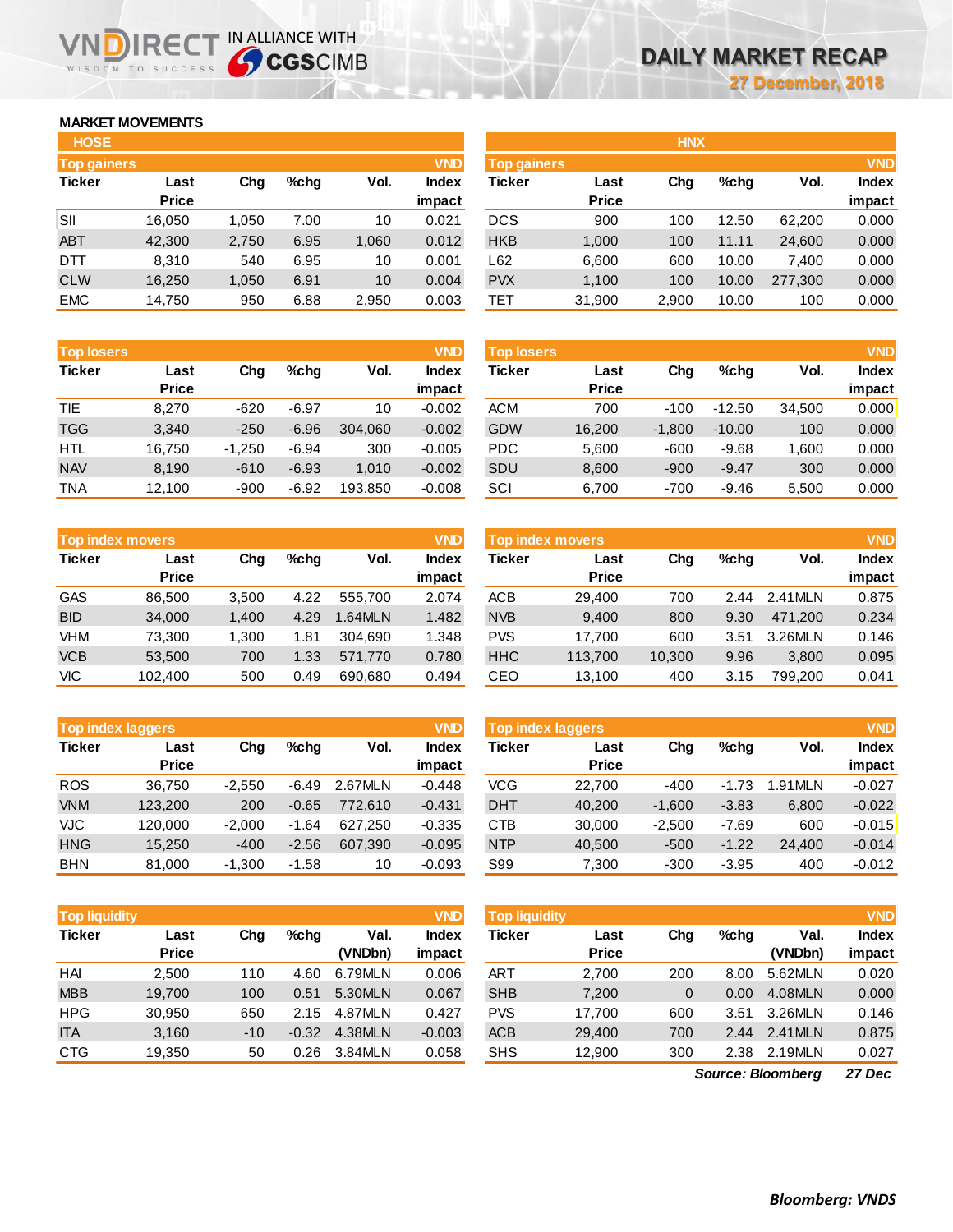### **FOREIGN ACTIVITIES**

WISDOM TO SUCCESS

**VNDIRECT IN ALLIANCE WITH** 

| Volume (Mn'shs)       | <b>HOSE</b> | <b>HNX</b> | <b>Value (VND'bn)</b> | <b>HOSE</b> | <b>HNX</b> |
|-----------------------|-------------|------------|-----------------------|-------------|------------|
| <b>BUY</b>            | 16.0        | 0.7        | <b>BUY</b>            | 582.5       | 10.9       |
| % of market           | 10.7%       | $1.4\%$    | % of market           | 19.4%       | 1.6%       |
| <b>SELL</b>           | 13.6        | 0.6        | <b>SELL</b>           | 413.0       | 13.4       |
| % of market           | 9.1%        | $1.2\%$    | % of market           | 13.8%       | 2.0%       |
| <b>NET BUY (SELL)</b> | 2.42        | 0.1        | <b>NET BUY (SELL)</b> | 169.5       | (2.4)      |

*Source: HSX, HNX*



## **Foreign net buy/sell (30 days) in VND'bn**

# **2018 ACCUMULATION Volume (Mln'shs) HOSE HNX Value (VND'bn) HOSE HNX BUY** 4,605.0 419.7 **BUY** 259,425.7 7,640.4 *% of market 9.4% 3.2% % of market 19.4% 4.6%* **SELL** 4,257.6 515.6 **SELL** 218,611.7 9,516.7 *% of market 8.7% 4.0% % of market 16.4% 5.7%* **NET BUY (SELL) 347.3 (95.8) NET BUY(SELL) 40,814 (1,876.3)**

*Source: HSX, HNX*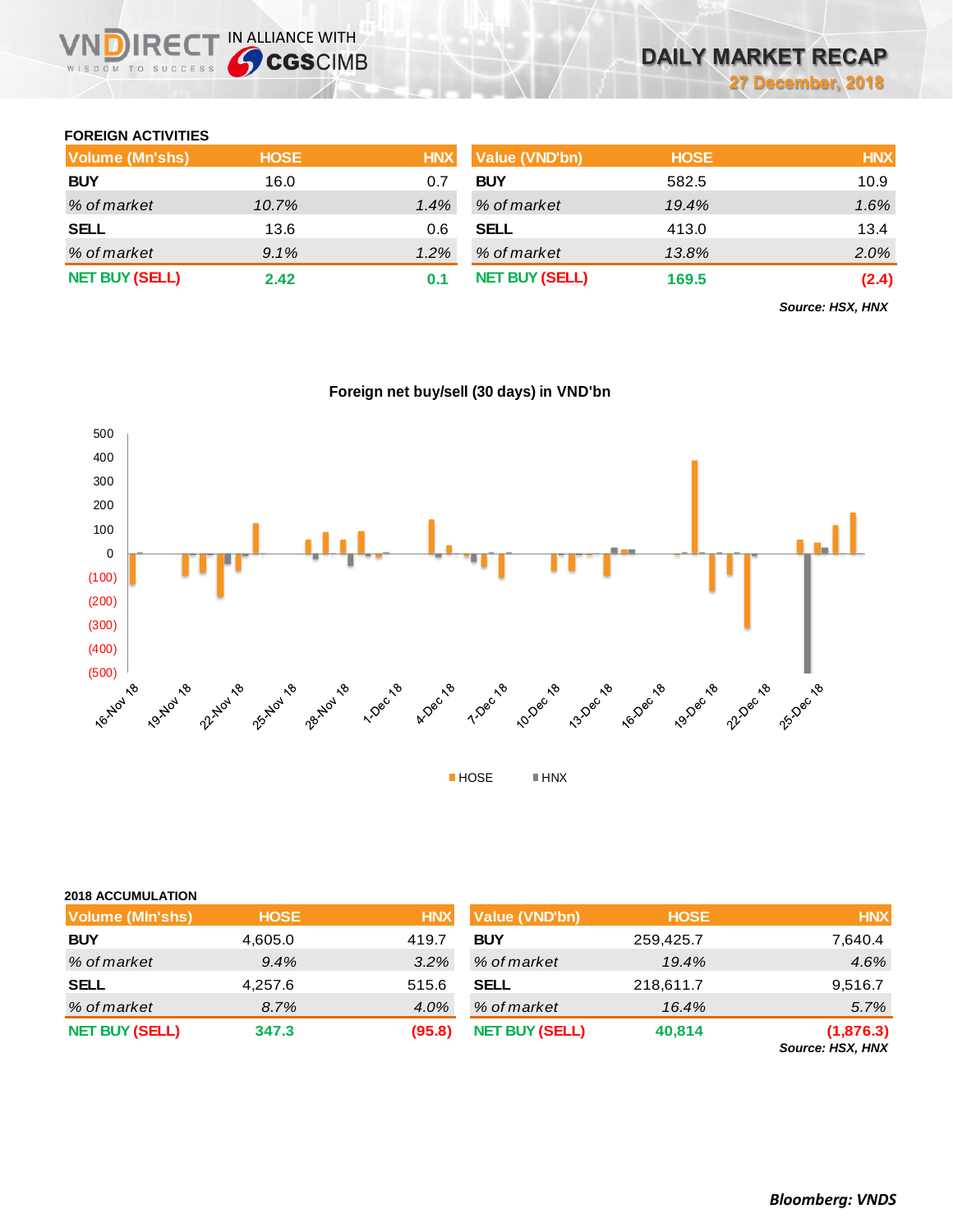### **FOREIGN ACTIVITIES**

WISDOM TO SUCCESS

n

**REC** 

|               |                               | <b>HOSE</b> |      |       |                 | <b>HNX</b>    |                                      |              |      |       |                 |  |  |
|---------------|-------------------------------|-------------|------|-------|-----------------|---------------|--------------------------------------|--------------|------|-------|-----------------|--|--|
|               | Top buy by foreigners (value) |             |      |       | <b>VND'bn</b>   |               | <b>Top buy by foreigners (value)</b> |              |      |       | <b>VND'bn</b>   |  |  |
| <b>Ticker</b> | Last<br><b>Price</b>          | Chg         | %chg | Value | Index<br>impact | <b>Ticker</b> | Last<br><b>Price</b>                 | Chg          | %chg | Value | Index<br>impact |  |  |
| <b>HPG</b>    | 30,950                        | 650         | 2.15 | 85.1  | 0.427           | <b>VGC</b>    | 18.300                               | 0            | 0.00 | 7.5   | 0.000           |  |  |
| <b>CTD</b>    | 160,200                       | 2,200       | 1.39 | 70.7  | 0.053           | <b>SHS</b>    | 12,900                               | 300          | 2.38 | 1.0   | 0.000           |  |  |
| <b>VNM</b>    | 123.200                       | 200         | 0.16 | 61.3  | $-0.431$        | <b>PVS</b>    | 17.700                               | 600          | 3.51 | 0.7   | 0.000           |  |  |
| <b>KDH</b>    | 32,300                        | 850         | 2.70 | 37.3  | 0.109           | <b>SHB</b>    | 7,200                                | $\mathbf{0}$ | 0.00 | 0.7   | 0.000           |  |  |
| VIС           | 102.400                       | 500         | 0.49 | 33.8  | 0.494           | <b>TNG</b>    | 16,900                               | 200          | 1.20 | 0.5   | 0.000           |  |  |

IN ALLIANCE WITH

|               | HNX                           |          |         |       |               |  |  |  |  |  |  |  |  |
|---------------|-------------------------------|----------|---------|-------|---------------|--|--|--|--|--|--|--|--|
|               | Top buy by foreigners (value) |          |         |       | <b>VND'bn</b> |  |  |  |  |  |  |  |  |
| <b>Ticker</b> | Last                          | Chg      | $%$ chg | Value | <b>Index</b>  |  |  |  |  |  |  |  |  |
|               | <b>Price</b>                  |          |         |       | impact        |  |  |  |  |  |  |  |  |
| VGC           | 18,300                        | 0        | 0.00    | 7.5   | 0.000         |  |  |  |  |  |  |  |  |
| <b>SHS</b>    | 12,900                        | 300      | 2.38    | 1.0   | 0.000         |  |  |  |  |  |  |  |  |
| <b>PVS</b>    | 17,700                        | 600      | 3.51    | 0.7   | 0.000         |  |  |  |  |  |  |  |  |
| <b>SHB</b>    | 7,200                         | $\Omega$ | 0.00    | 0.7   | 0.000         |  |  |  |  |  |  |  |  |
| <b>TNG</b>    | 16,900                        | 200      | 1.20    | 0.5   | 0.000         |  |  |  |  |  |  |  |  |

|               | Top sell by foreigners (value) |          |         |       | <b>VND'bn</b>   | Top sell by foreigners (value) |                      |        |         |       |                        |
|---------------|--------------------------------|----------|---------|-------|-----------------|--------------------------------|----------------------|--------|---------|-------|------------------------|
| <b>Ticker</b> | Last<br><b>Price</b>           | Chg      | %chg    | Value | Index<br>impact | Ticker                         | Last<br><b>Price</b> | Chg    | %chg    | Value | <b>Index</b><br>impact |
| EIB           | 14.250                         | 350      | 2.52    | 66.7  | 0.134           | VC3                            | 24.100               | 100    | 0.42    | 9.7   | 0.000                  |
| <b>VNM</b>    | 123,200                        | 200      | 0.16    | 64.2  | $-0.431$        | <b>SHS</b>                     | 12,900               | 300    | 2.38    | 0.9   | 0.000                  |
| <b>VRE</b>    | 29,200                         | 0        | 0.00    | 50.9  | 0.000           | CEO                            | 13.100               | 400    | 3.15    | 0.8   | 0.000                  |
| <b>VJC</b>    | 120,000                        | $-2,000$ | $-1.64$ | 29.1  | $-0.335$        | TV <sub>2</sub>                | 132,000              | 5,100  | 4.02    | 0.4   | 0.000                  |
| VPB           | 19.850                         | 350      | 1.79    | 20.9  | 0.266           | <b>NTP</b>                     | 40,500               | $-500$ | $-1.22$ | 0.4   | 0.000                  |

|               | <b>VND'bn</b><br>Top net buy by foreigners (value) |       |         |       |                 |            | Top net buy by foreigners (value) |     |      |       |                 |  |
|---------------|----------------------------------------------------|-------|---------|-------|-----------------|------------|-----------------------------------|-----|------|-------|-----------------|--|
| <b>Ticker</b> | Last<br><b>Price</b>                               | Chg   | $%$ chg | Value | Index<br>impact | Ticker     | Last<br><b>Price</b>              | Chg | %chg | Value | Index<br>impact |  |
| <b>HPG</b>    | 30.950                                             | 650   | 2.15    | 78.7  | 0.427           | <b>VGC</b> | 18.300                            | 0   | 0.00 | 7.3   | 0.000           |  |
| <b>CTD</b>    | 160.200                                            | 2,200 | 1.39    | 60.1  | 0.053           | <b>PVS</b> | 17,700                            | 600 | 3.51 | 0.7   | 0.000           |  |
| <b>KDH</b>    | 32,300                                             | 850   | 2.70    | 37.3  | 0.109           | <b>SHB</b> | 7.200                             | 0   | 0.00 | 0.7   | 0.000           |  |
| <b>BID</b>    | 34,000                                             | 1,400 | 4.29    | 33.4  | 1.482           | <b>TNG</b> | 16,900                            | 200 | 1.20 | 0.5   | 0.000           |  |
| <b>HDB</b>    | 29,500                                             | 700   | 2.43    | 16.8  | 0.213           | <b>SHS</b> | 12.900                            | 300 | 2.38 | 0.1   | 0.000           |  |

|               | Top net sell by foreigners (value) |          |         |         | <b>VND'bn</b>   | <b>VND'bn</b><br>Top net sell by foreigners (value) |                      |        |         |         |                        |  |
|---------------|------------------------------------|----------|---------|---------|-----------------|-----------------------------------------------------|----------------------|--------|---------|---------|------------------------|--|
| <b>Ticker</b> | Last<br><b>Price</b>               | Chg      | $%$ chg | Value   | Index<br>impact | Ticker                                              | Last<br><b>Price</b> | Chg    | %chg    | Value   | <b>Index</b><br>impact |  |
| EIB           | 14.250                             | 350      | 2.52    | $-66.7$ | 0.134           | VC3                                                 | 24.100               | 100    | 0.42    | $-9.74$ | 0.000                  |  |
| <b>VRE</b>    | 29,200                             | 0        | 0.00    | $-45.0$ | 0.000           | <b>CEO</b>                                          | 13,100               | 400    | 3.15    | $-0.83$ | 0.000                  |  |
| <b>VJC</b>    | 120.000                            | $-2.000$ | $-1.64$ | $-20.7$ | $-0.335$        | TV2                                                 | 132.000              | 5,100  | 4.02    | $-0.42$ | 0.000                  |  |
| <b>CTG</b>    | 19,350                             | 50       | 0.26    | $-11.4$ | 0.058           | <b>NTP</b>                                          | 40.500               | $-500$ | $-1.22$ | $-0.41$ | 0.000                  |  |
| <b>MSN</b>    | 79,000                             | 0        | 0.00    | $-9.8$  | 0.000           | <b>DBC</b>                                          | 26,000               | 0      | 0.00    | $-0.24$ | 0.000                  |  |

*Source: Bloomberg, HOSE, HNX*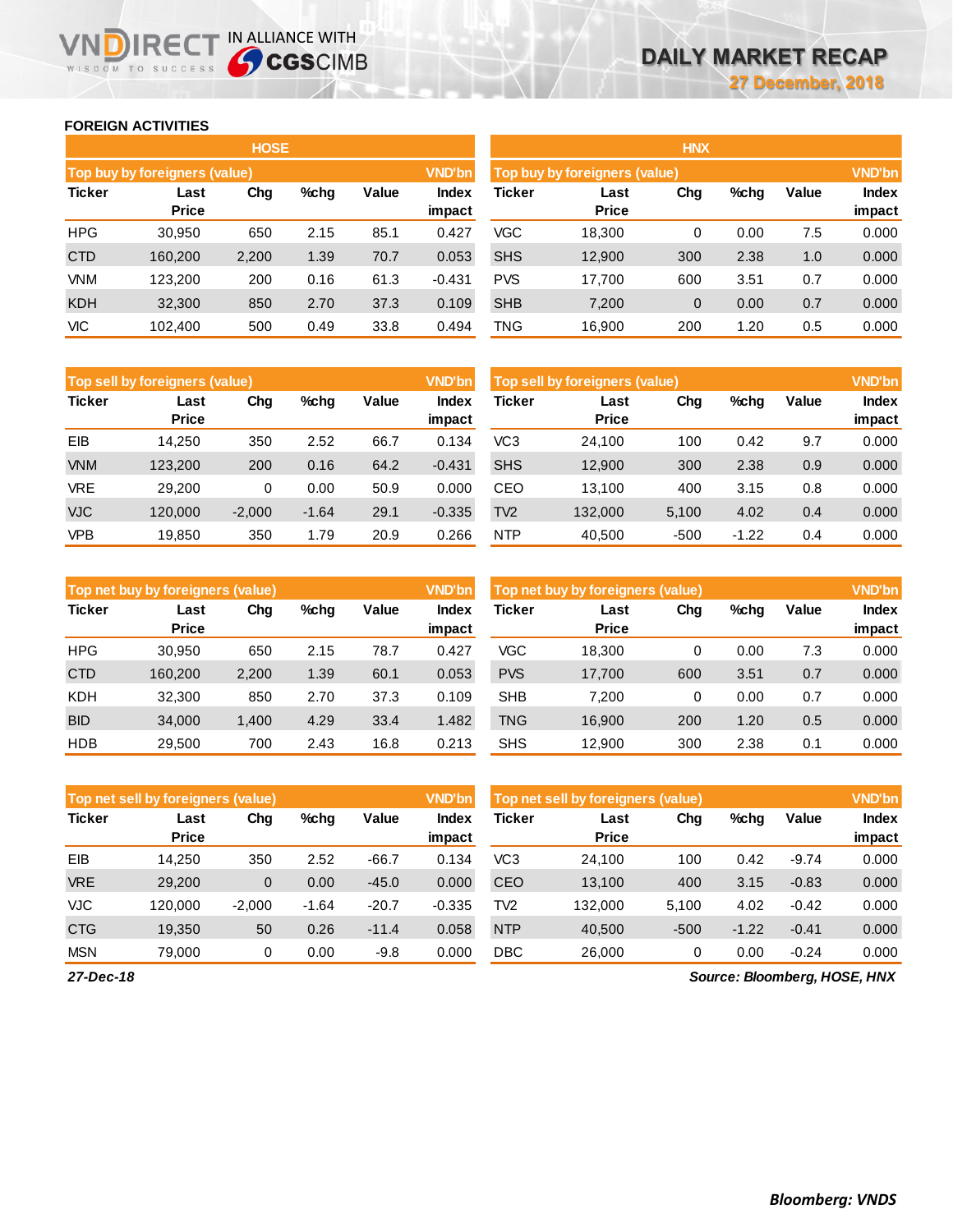# **DAILY MARKET RECAP**

**27 December, 2018**

### **TOP 60 MARKET CAP STOCKS SNAPSHOT ON HOSE**

IR<sub>E</sub>

IN ALLIANCE WITH

|                                           |                            |                   |                        |                |                |                                                          |              |            |                                                 | 27 December, 2018     |                     |                    |                    |
|-------------------------------------------|----------------------------|-------------------|------------------------|----------------|----------------|----------------------------------------------------------|--------------|------------|-------------------------------------------------|-----------------------|---------------------|--------------------|--------------------|
| TOP 60 MARKET CAP STOCKS SNAPSHOT ON HOSE |                            |                   |                        |                |                |                                                          |              |            |                                                 |                       |                     |                    |                    |
| No. Ticker                                | <b>Price</b><br><b>VND</b> | 1M                | Price change (%)<br>3M | 6M             | <b>US\$mln</b> | <b>Mkt. Cap Outs. Vol. Float ratio</b><br><b>MIn'shs</b> | %            |            | Avail. Fil Ave. daily vol.<br>$% (30 days-shs)$ | P/E<br>$\pmb{\times}$ | P/B<br>$\pmb{\chi}$ | <b>ROE</b><br>$\%$ | <b>ROA</b><br>$\%$ |
| 1 VIC VM                                  | 102,400                    | 0.9               | 3.9                    | $-1.0$         | 14,063         | 3,192                                                    | 57.6         | 31.7       | 659,755                                         | 74.9                  | 5.9                 | 10.3               | 1.7                |
| 2 VHM VM                                  | 73,300                     | $-6.4$            | $-11.9$                | $-16.7$        | 10,565         | 3,350                                                    | 30.3         | 33.5       | 374,844                                         | 39.0                  | 2.7                 | <b>N/A</b>         | N/A                |
| 3 VNM VM                                  | 123,200                    | $-2.6$            | $-11.0$                | $-15.5$        | 9,232          | 1,741                                                    | 46.2         | 40.7       | 894,796                                         | 24.7                  | 8.4                 | 35.2               | 29.5               |
| 4 VCB VM                                  | 53,500                     | 0.2               | $-15.6$                | $-7.8$         | 8,282          | 3,598                                                    | 22.9         | 9.2        | 1,330,532                                       | 15.9                  | 3.1                 | 20.9               | 1.3                |
| 5 GAS VM                                  | 86,500                     | $-4.5$            | $-26.2$                | $-4.1$         | 7,124          | 1,914                                                    | 4.2          | 45.6       | 648,439                                         | 13.4                  | 3.9                 | 30.6               | 20.8               |
| 6 SAB VM                                  | 250,800                    | 3.6               | 14.0                   | 12.6           | 6,921          | 641                                                      | 10.4         | 90.2       | 43,211                                          | 36.3                  | 9.7                 | 28.5               | 20.3               |
| 7 BID VM                                  | 34,000                     | 8.1               | $-1.9$                 | 26.9           | 5,002          | 3,419                                                    | 4.4          | 27.0       | 1,736,518                                       | 14.2                  | 2.3                 | 17.4               | 0.7                |
| 8 MSN VM                                  | 79,000                     | $-3.7$            | $-14.6$                | $-2.5$         | 3,954          | 1,163                                                    | 29.9         | 8.8        | 567,356                                         | 14.6                  | 4.7                 | 30.9               | 8.7                |
| 9 TCB VM                                  | 26,050                     | 0.2               | $-11.4$                | $-16.5$        | 3,919          | 3,497                                                    | 81.6         | 0.0        | 1,903,038                                       | 9.2                   | 1.8                 | 25.4               | 3.2                |
| 10 CTG VM                                 | 19,350                     | $-13.2$           | $-29.9$                | $-22.6$        | 3,100          | 3,723                                                    | 15.8         | 0.4        | 4,515,838                                       | 9.4                   | 1.0                 | 11.7               | 0.7                |
| 11 VREVM                                  | 29,200                     | $-5.2$            | $-12.8$                | $-9.9$         | 2,926          | 2,329                                                    | 100.0        | 17.5       | 1,387,655                                       | 45.2                  | 2.6                 | 5.7                | 5.6                |
| 12 HPG VM                                 | 30,950                     | $-13.1$           | $-25.5$                | $-21.6$        | 2,829          | 2,124                                                    | 55.8         | 10.3       | 4,688,433                                       | 7.1                   | 1.7                 | 26.7               | 15.5               |
| 13 PLX VM                                 | 56,200                     | $-3.3$            | $-22.1$                | $-6.0$         | 2,802          | 1,159                                                    | 6.3          | 9.1        | 445,190                                         | 17.1                  | 3.3                 | 19.5               | 6.2                |
| 14 VJC VM                                 | 120,000                    | $-5.3$            | $-21.4$                | $-15.6$        | 2,797          | 542                                                      | 53.2         | 6.5        | 513,237                                         | 12.7                  | 6.1                 | 67.1               | 19.7               |
| 15 BVHVM                                  | 92,300                     | $-5.4$            | $-6.2$                 | 10.8           | 2,784          | 701                                                      | 31.2         | 24.2       | 85,405                                          | 53.4                  | 4.4                 | 8.4                | 1.3                |
| 16 NVL VM                                 | 64,200                     | $-5.6$            | $-3.5$                 | 26.9           | 2,570          | 930                                                      | 32.4         | 31.2       | 291,931                                         | 27.1                  | 3.4                 | 14.2               | 3.8                |
| 17 VPB VM                                 | 19,850                     | $-5.5$            | $-24.4$                | $-35.1$        | 2,098          | 2,457                                                    | 69.0         | 0.0        | 3,416,518                                       | 7.0                   | 1.6                 | 26.9               | 2.5                |
| 18 MBB VM                                 | 19,700                     | $-4.6$            | $-14.3$                | $-14.1$        | 1,831          | 2,160                                                    | 56.1         | 0.0        | 6,951,547                                       | 8.3                   | 1.4                 | 17.4               | 1.6                |
| 19 MWG VM                                 | 86,400                     | 2.4               | $-10.0$                | $-2.4$         | 1,600          | 430                                                      | 87.2         | 0.0        | 458,058                                         | 13.3                  | 4.6                 | 41.2               | 13.1               |
| 20 HDB VM                                 | 29,500                     | $-2.3$            | $-23.5$                | $-18.5$        | 1,245          | 981                                                      | 72.6         | 2.9        | 1,837,240                                       | 15.0                  | 2.1                 | 14.9               | 1.0                |
| 21 FPT VM                                 | 41,800                     | $-2.2$            | $-9.5$                 | $-5.6$         | 1,104          | 614                                                      | 81.8         | 0.0        | 569,189                                         | 7.9                   | 2.2                 | 28.9               | 11.3               |
| 22 STB VM                                 | 12,000                     | $-1.2$            | $-5.1$                 | 1.7            | 931            | 1,804                                                    | 94.0         | 11.1       | 4,105,908                                       | 16.1                  | 0.9                 | 5.8                | 0.3                |
| 23 ROS VM                                 | 36,750                     | 1.7               | $-9.1$                 | $-14.4$        | 898            | 568                                                      | 27.0         | 46.9       | 2,748,258                                       | 28.4                  | 3.6                 | 13.6               | 7.3                |
| 24 BHN VM                                 | 81,000                     | $-3.6$            | $-6.5$                 | $-17.6$        | 808            | 232                                                      | 0.9          | 31.4       | 560                                             | 29.2                  | 4.9                 | 17.3               | 6.7                |
| 25 EIB VM                                 | 14,250                     | 5.6               | 1.8                    | $-1.4$         | 754            | 1,229                                                    | 79.0         | 0.0        | 1,929,727                                       | 12.9                  | 1.2                 | 9.4                | 0.9                |
| 26 TPB VM                                 | 19,950                     | $-1.3$            | $-1.7$                 | $-7.6$         | 730            | 851                                                      | 70.6         | 0.3        | 461,501                                         | 14.9                  | 2.2                 | 15.9               | 0.8                |
| 27 PNJ VM                                 | 94,800                     | 0.3               | $-7.8$                 | $-2.3$         | 681            | 167                                                      | 69.4         | 0.0        | 290,646                                         | 17.5                  | 4.5                 | 30.0               | 19.2               |
| 28 HNG VM                                 | 15,250                     | $-7.6$            | $-8.1$                 | 54.0           | 582            | 887                                                      | 42.0         | 55.7       | 1,743,139                                       | <b>N/A</b>            | 1.2                 | $-7.3$             | $-2.5$             |
| 29 SSIVM                                  | 27,000                     | $-3.4$            | $-19.6$                | $-9.1$         | 580            | 499                                                      | 76.7         | 41.2       | 1,680,317                                       | 9.3                   | 1.4                 | 15.8               | 7.1                |
| 30 KDH VM                                 | 32,300                     | 16.2              | $-6.1$                 | 8.7            | 575            | 414                                                      | 76.0         | 2.4        | 274,339                                         | 23.0                  | 2.1                 | 10.5               | 5.8                |
| 31 CTD VM                                 | 160,200                    | 3.4               | $-4.8$                 | 2.7            | 539            | 78                                                       | 86.9         | 4.1        | 215,194                                         | 7.9                   | 1.6                 | 21.1               | 11.6               |
| 32 SBT VM                                 | 20,950                     | $-4.6$            | $-2.3$                 | 34.3           | 447            | 495                                                      | 30.2         | 89.0       | 2,025,319                                       | 24.1                  | 1.7                 | 11.3               | 4.3                |
| 33 DHG VM                                 | 75,800                     | $-8.2$            | $-25.0$                | $-26.8$        | 426            | 131                                                      | 22.1         | 51.0       | 97,198                                          | 18.8                  | 3.4                 | 18.3               | 14.6               |
| 34 REE VM                                 | 30,900                     | $-4.5$            | $-16.6$                | $-2.8$         | 412            | 310                                                      | 84.4         | 0.0        | 247,416                                         | 6.1                   | 1.1                 | 19.1               | 11.0               |
| 35 GEX VM                                 | 22,700                     | $-11.3$           | $-21.7$                | $-14.9$        | 397            | 407                                                      | 68.5         | 36.5       | 1,594,744                                       | 9.0                   | 1.7                 | 22.3               | 6.9                |
| 36 DPM VM<br>37 VHC VM                    | 22,600<br>93,500           | 9.2               | 15.6                   | 30.6           | 381            | 391<br>92                                                | 38.1         | 27.7       | 576,235                                         | 15.1                  | 1.1                 | 8.1                | 5.9                |
| 38 DXG VM                                 | 23,700                     | $-11.0$<br>$-2.1$ | $-3.6$<br>$-22.3$      | 53.3           | 372<br>357     | 350                                                      | 37.9<br>69.5 | 63.8       | 268,119<br>1,533,888                            | 7.0<br>7.8            | 2.3<br>1.8          | 37.4<br>25.9       | 22.7<br>9.0        |
| 39 GMD VM                                 | 26,150                     | $-7.1$            | $-4.4$                 | $-16.3$<br>1.8 | 334            | 297                                                      | 60.8         | 1.0<br>0.0 | 781,493                                         | 4.1                   | 1.4                 | 30.8               | 18.1               |
| 40 VCIVM                                  | 47,300                     | $-8.2$            | $-26.2$                | $-24.4$        | 332            | 163                                                      | 66.1         | 58.9       | 132,392                                         | 11.0                  | 2.5                 | 30.5               | 13.9               |
| 41 YEG VM                                 | 235,000                    | $-13.0$           | 5.9                    | $-26.8$        | 316            | 31                                                       | 93.2         | 54.8       | 7,678                                           | 95.0                  | 18.4                | 29.0               | 11.6               |
| 42 NT2 VM                                 | 24,850                     | $-2.2$            | $-5.7$                 | $-16.2$        | 308            | 288                                                      | 32.1         | 27.2       | 73,319                                          | 8.6                   | 1.9                 | 19.8               | 9.3                |
| 43 SCS VM                                 | 139,000                    | $-6.5$            | $-9.0$                 | <b>N/A</b>     | 299            | 50                                                       | 99.1         | 33.3       | 11,172                                          | 21.3                  | 8.2                 | 40.8               | 35.2               |
| 44 LGC VM                                 | 35,300                     | 13.9              | 27.0                   | 31.2           | 293            | 193                                                      | <b>N/A</b>   | 4.0        | 6                                               | 41.5                  | 2.6                 | 6.5                | 1.7                |
| 45 PDR VM                                 | 25,500                     | $-3.8$            | $-3.4$                 | $-17.2$        | 292            | 266                                                      | 37.8         | 43.2       | 844,597                                         | 13.2                  | 2.2                 | 18.3               | 5.1                |
| 46 VPIVM                                  | 42,150                     | $-3.0$            | $-0.8$                 | <b>N/A</b>     | 290            | 160                                                      | 100.0        | 39.4       | 216,657                                         | 9.8                   | 3.7                 | 38.8               | 13.1               |
| 47 KBC VM                                 | 13,800                     | 6.6               | 7.0                    | 14.0           | 279            | 470                                                      | 75.4         | 29.8       | 2,770,646                                       | 12.2                  | 0.7                 | 6.2                | 3.3                |
| 48 CII VM                                 | 25,950                     | $-0.8$            | $-2.1$                 | $-1.1$         | 273            | 245                                                      | 84.8         | 14.1       | 776,887                                         | 78.1                  | 1.3                 | 1.7                | $0.4\,$            |
| 49 TCH VM                                 | 17,750                     | $-14.9$           | $-26.5$                | $-18.2$        | 270            | 353                                                      | 50.0         | 44.9       | 773,929                                         | 18.7                  | 1.5                 | 7.8                | 6.7                |
| 50 HCM VM                                 | 47,400                     | $-13.8$           | $-30.5$                | $-23.5$        | 264            | 130                                                      | 66.7         | 38.4       | 138,651                                         | 7.8                   | 2.0                 | 27.8               | 15.1               |
| 51 NLG VM                                 | 25,500                     | $-7.6$            | $-20.3$                | $-8.9$         | 262            | 239                                                      | 60.6         | 0.0        | 326,684                                         | 6.1                   | 1.3                 | 22.4               | 9.6                |
| 52 PAN VM                                 | 43,100                     | 2.4               | $-24.8$                | $-28.8$        | 252            | 136                                                      | 47.6         | 3.0        | 47,116                                          | 25.4                  | 1.6                 | 6.4                | 2.7                |
| 53 PPC VM                                 | 17,950                     | $-5.0$            | $-11.6$                | 1.1            | 248            | 321                                                      | 24.7         | 34.4       | 205,381                                         | 5.8                   | 1.0                 | 17.0               | 12.3               |
| 54 PVD VM                                 | 15,000                     | $-2.9$            | $-28.2$                | 9.9            | 247            | 383                                                      | 49.4         | 30.4       | 2,424,438                                       | 97.5                  | 0.4                 | 0.6                | 0.4                |
| 55 DCM VM                                 | 10,400                     | 2.5               | $-8.0$                 | $-3.7$         | 237            | 529                                                      | 24.4         | 45.1       | 660,426                                         | 10.4                  | 0.9                 | 8.6                | 5.1                |
| 56 HPX VM                                 | 26,000                     | 11.9              | 28.4                   | N/A            | 224            | 200                                                      | 100.0        | 34.0       | 350,210                                         | 8.6                   | 2.5                 | 20.0               | 5.7                |
| 57 HT1 VM                                 | 13,600                     | 2.6               | $-10.5$                | 13.8           | 223            | 382                                                      | 20.0         | 43.3       | 238,266                                         | 8.5                   | 1.0                 | 12.2               | 5.4                |
| 58 FRT VM                                 | 75,500                     | 7.9               | 1.3                    | $-6.2$         | 221            | 68                                                       | 92.4         | 0.2        | 27,966                                          | 18.3                  | 6.4                 | 42.9               | 6.8                |
| 59 KDC VM                                 | 24,150                     | $-2.2$            | $-15.6$                | $-29.8$        | 214            | 206                                                      | 36.7         | 78.4       | 43,145                                          | <b>N/A</b>            | 0.8                 | $-1.2$             | $-0.6$             |
| 60 PME VM                                 | 64,000                     | $-8.4$            | $-12.1$                | $-13.5$        | 207            | 75                                                       | 100.0        | 38.0       | 10,182                                          | 14.8                  | 3.0                 | 19.3               | 16.0               |
|                                           |                            |                   |                        |                |                |                                                          |              |            | <b>Source: Bloomberg</b>                        |                       |                     | 27 Dec             |                    |